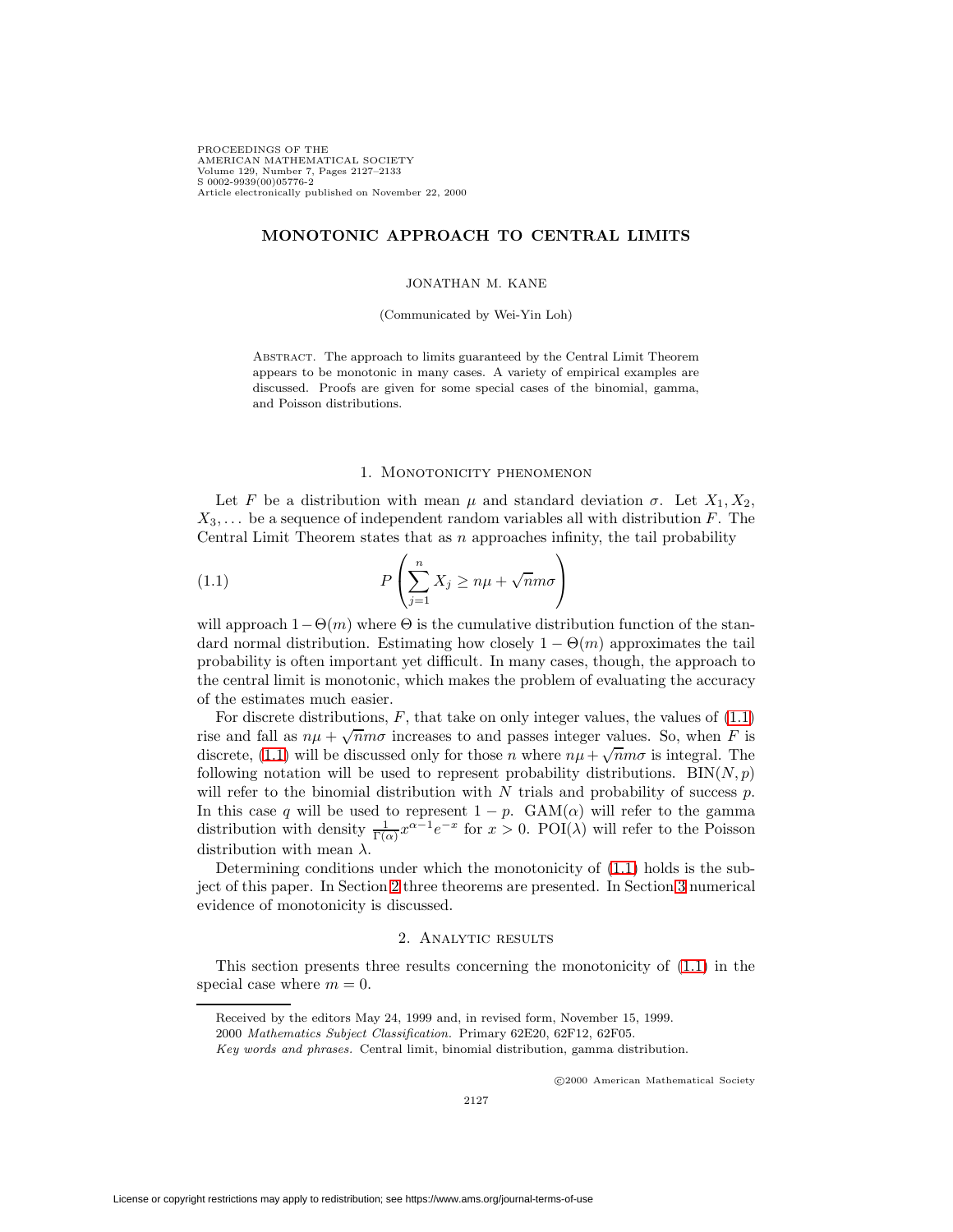**Theorem 2.1.** Let p be any rational number with  $0 < p < 1$ , and let N be any positive integer where Np is an integer. Let  $X_1, X_2, X_3, \ldots$  be a sequence of independent random variables all with distribution BIN(N, p). Then,  $P[\sum_{j=1}^{n} X_j \ge n(Np)]$  is a strictly decreasing function of n.

<span id="page-1-0"></span>**Theorem 2.2.** Let  $X_1, X_2, X_3, \ldots$  be a sequence of independent random variables all with distribution GAM( $\alpha$ ). Then,  $P[\sum_{j=1}^{n} X_j \geq n\alpha]$  is a strictly increasing function of  $n$ .

<span id="page-1-1"></span>**Theorem 2.3.** Let  $\lambda$  be any positive integer and let  $X_1, X_2, X_3, \ldots$  be a sequence of independent random variables all with distribution  $POI(\lambda)$ . Then,  $P[\sum_{j=1}^{n} X_j \geq n\lambda]$  is a strictly decreasing function of n.

Theorem [2.1](#page-0-2) was proved by Jogdeo and Samuels [\[1968\]](#page-6-0) using different techniques. The technique used in this paper generalizes to give the results of Theorems [2.2](#page-1-0) and [2.3](#page-1-1) and may more easily generalize to the cases where  $m$  in [\(1.1\)](#page-0-0) is not 0.

The following lemma is the key to the proofs of Theorems [2.1](#page-0-2) and [2.2.](#page-1-0)

**Lemma.** For  $0 \le a < b < c \le \infty$  let  $K(x)$  be a continuously differentiable function on  $(a, c)$ , increasing on the interval  $(a, b)$ , decreasing on the interval  $(b, c)$ , reaching a maximum of M at b, and approaching 0 at a and c fast enough to ensure

$$
\lim_{x \to a^{+}} K(x)^{T} \ln(x) = \lim_{x \to c^{-}} K(x)^{T} \ln(x) = 0
$$

for some  $T > 0$ . Let  $G(y)$  be the inverse of  $K(x)$  on  $(a, b)$  and let  $H(y)$  be the inverse of  $K(x)$  on  $(b, c)$ . Suppose that, for any  $r > 0$ ,  $G(y)H(y)^r$  is decreasing at  $y = y_0$  only if it is decreasing for all y in  $(y_0, M)$ . Then the function

$$
f(t) = \frac{\int_a^b K(x)^t \frac{dx}{x}}{\int_a^c K(x)^t \frac{dx}{x}}
$$

is a strictly decreasing function of t for  $t > T$ .

*Proof of the Lemma.* The derivative of  $\ln[f(t)]$  is

$$
\frac{\int_a^b K(x)^t \ln(K(x))\frac{dx}{x}}{\int_a^b K(x)^t \frac{dx}{x}} - \frac{\int_a^c K(x)^t \ln(K(x))\frac{dx}{x}}{\int_a^c K(x)^t \frac{dx}{x}}
$$

which is negative if and only if

$$
\frac{\int_a^b K(x)^t \ln(K(x))\frac{dx}{x}}{\int_a^b K(x)^t \frac{dx}{x}} - \frac{\int_b^c K(x)^t \ln(K(x))\frac{dx}{x}}{\int_b^c K(x)^t \frac{dx}{x}}
$$

is negative. Making the change of variables  $x = G(y)$  in the integrals of the first fraction and  $x = H(y)$  in the integrals of the second fraction gives

$$
\frac{\int_0^M y^t \ln(y) \frac{G'(y)dy}{G(y)}}{\int_0^M y^t \frac{G'(y)dy}{G(y)}} - \frac{\int_0^M y^t \ln(y) \frac{H'(y)dy}{H(y)}}{\int_0^M y^t \frac{H'(y)dy}{H(y)}}.
$$

Let  $I = \int_0^M y^t \frac{G'(y)dy}{G(y)}$  and  $r = -I/\int_0^M y^t \frac{H'(y)dy}{H(y)}$ . Then the lemma would follow if the following were shown to be negative:

$$
\frac{\int_0^M y^t \ln(y) \frac{G'(y)dy}{G(y)} + r \int_0^M y^t \ln(y) \frac{H'(y)dy}{H(y)}}{\int_0^M y^t \frac{G'(y)dy}{G(y)}} = \frac{\int_0^M y^t \ln(y) \left[ \frac{G'(y)}{G(y)} + r \frac{H'(y)}{H(y)} \right] dy}{I}.
$$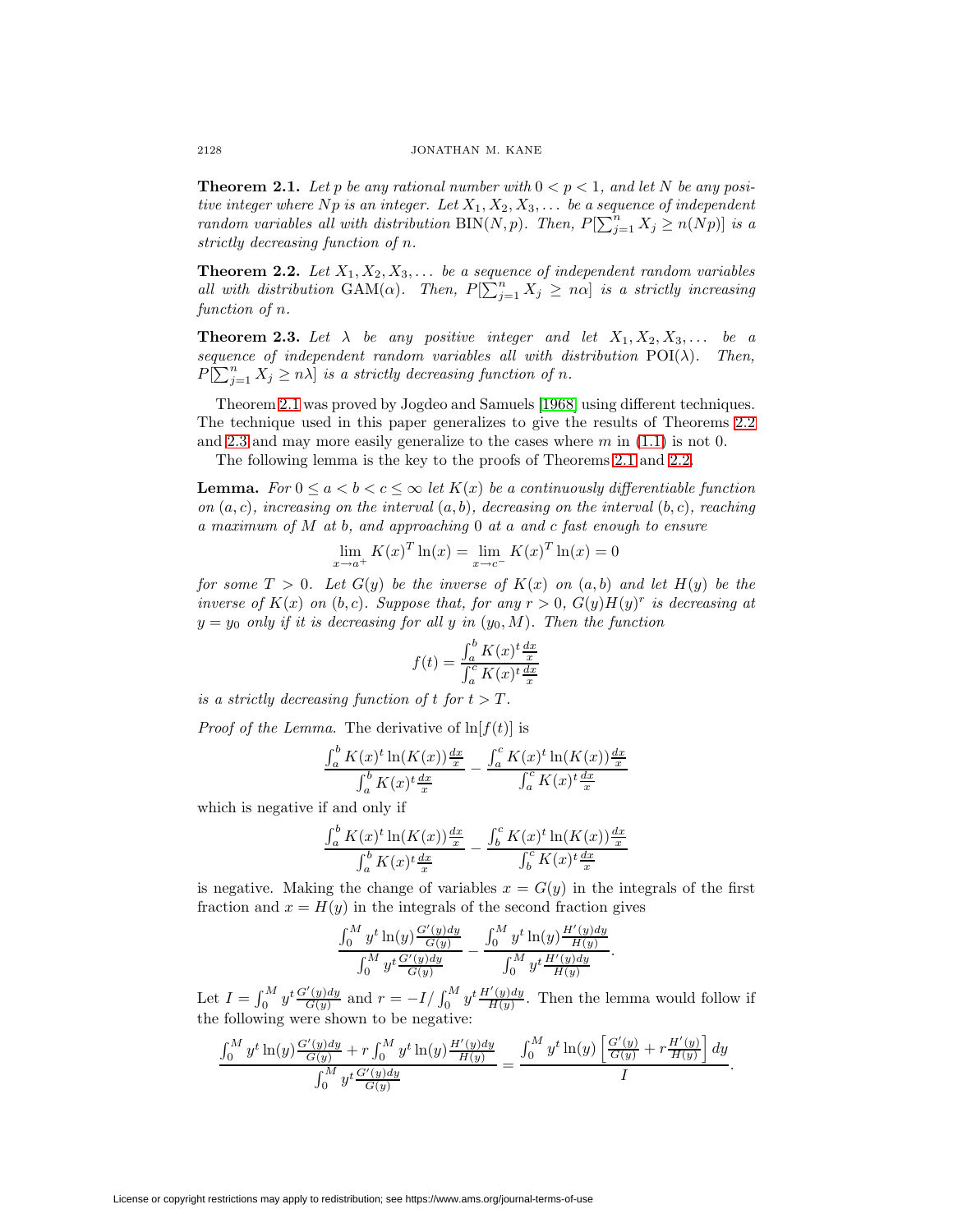Integrating by parts with  $u = \ln(y)$  and  $dv = y^t \left[\frac{G'}{G} + r\frac{H'}{H}\right] dy$  gives

$$
\frac{1}{I} \left\{ \ln(y) \int_0^y s^t \left[ \frac{G'(s)}{G(s)} + r \frac{H'(s)}{H(s)} \right] ds \Big|_{y=0}^{y=M} - \int_0^M \frac{1}{y} \int_0^y s^t \left[ \frac{G'(s)}{G(s)} + r \frac{H'(s)}{H(s)} \right] ds dy \right\}.
$$

The boundary terms vanish, so this becomes

$$
-\frac{1}{I}\int_0^M \frac{1}{y}\int_0^y s^t \left[\frac{G'(s)}{G(s)} + r\frac{H'(s)}{H(s)}\right] ds dy.
$$

The fact that  $\int_0^y s^t \left[ \frac{G'(s)}{G(s)} + r \frac{H'(s)}{H(s)} \right] ds$  is zero at  $y = 0$  and  $y = M$  and the hypothesis about  $GH^r$  and the consequence for its logarithmic derivative,  $\frac{G'(s)}{G(s)} + r \frac{H'(s)}{H(s)}$ , ensure that  $\int_0^y s^t \left[ \frac{G'(s)}{G(s)} + r \frac{H'(s)}{H(s)} \right] ds$  is nonnegative for all y in  $(0, M)$ . This proves the lemma.

*Proof of Theorem [2.1.](#page-0-2)* If X has distribution  $\text{BIN}(N, p)$  and c is an integer, then  $P(X \ge c) = N(\binom{N-1}{c-1}) \int_0^p x^{c-1} (1-x)^{N-c} dx$ . Since  $\sum_{j=1}^n X_j$  has distribution  $\text{BIN}(n, p)$ , the theorem will follow if it is shown that

$$
t\begin{pmatrix}t-1\\tp-1\end{pmatrix}\int_0^p x^{tp-1}(1-x)^{t-tp}dx = \frac{\int_0^px^{tp-1}(1-x)^{tq}dx}{\int_0^1x^{tp-1}(1-x)^{tq}dx}
$$

is decreasing in t. This will follow from the Lemma with  $a = 0, b = p, c = 1$ ,  $K(x) = x^p(1-x)^q$ , and  $M = p^pq^q$  if it is shown that  $GH^r$  decreases only on an interval with end point 1. Implicit differentiation of  $K(x)$  gives  $G'(y) = \frac{G(1-G)}{y(p-G)} \ge 0$ and  $H'(y) = \frac{H(1-H)}{y(p-H)} \leq 0$ . First, it will be shown that  $\frac{G'(y)}{G(y)} + \frac{H'(y)}{H(y)} > 0$  by comparing the values of  $K(x)$  at the points  $p - s$  in [0, p] and  $\frac{qp+s(2-q)}{q+2s}$  in [p, 1]. In particular, the ratio

$$
\frac{K(p-s)}{K\left(\frac{qp+s(2-q)}{q+2s}\right)} = \frac{(p-s)^p(q+2s)}{[qp+(2-q)s]^pq^q}
$$

is decreasing in s on  $(0, p)$ . Thus,

$$
\frac{K(p-s)}{K\left(\frac{qp+s(2-q)}{q+2s}\right)} \le \frac{K(p-0)}{K\left(\frac{qp+0}{q+0}\right)} = 1
$$

and

$$
K(p-s) \le K\left(\frac{qp+s(2-q)}{q+2s}\right).
$$

If  $G(y) = p - s$ , then  $K(G(y)) = K(H(y))$  and K decreasing on [p, 1] show that

$$
H(y) \ge \frac{qp + [p - G(y)](2 - q)}{q + 2[p - G(y)]} = 1 - \frac{q}{2 - \frac{q}{1 - G}}.
$$

So,  $\frac{q}{2-q/(1-G)} \geq 1 - H$  which implies  $\frac{q}{1-H} \geq 2 - \frac{q}{1-G}$  and  $0 \le \frac{1}{1 - 1}$  $1 - \frac{q}{1 - G}$  $+\frac{1}{1}$  $1 - \frac{q}{1 - H}$  $=\frac{1-G}{p-G}+\frac{1-H}{p-H}=\frac{G'}{G}+\frac{H'}{H}.$ 

Equivalently, this shows that  $G(y)H(y)$  is an increasing function of y. In particular,  $G(y)H(y) \leq G(p^pq^q)H(p^pq^q) = p^2$ . It follows that  $p^2(H-G) \geq GH(H-G)$  and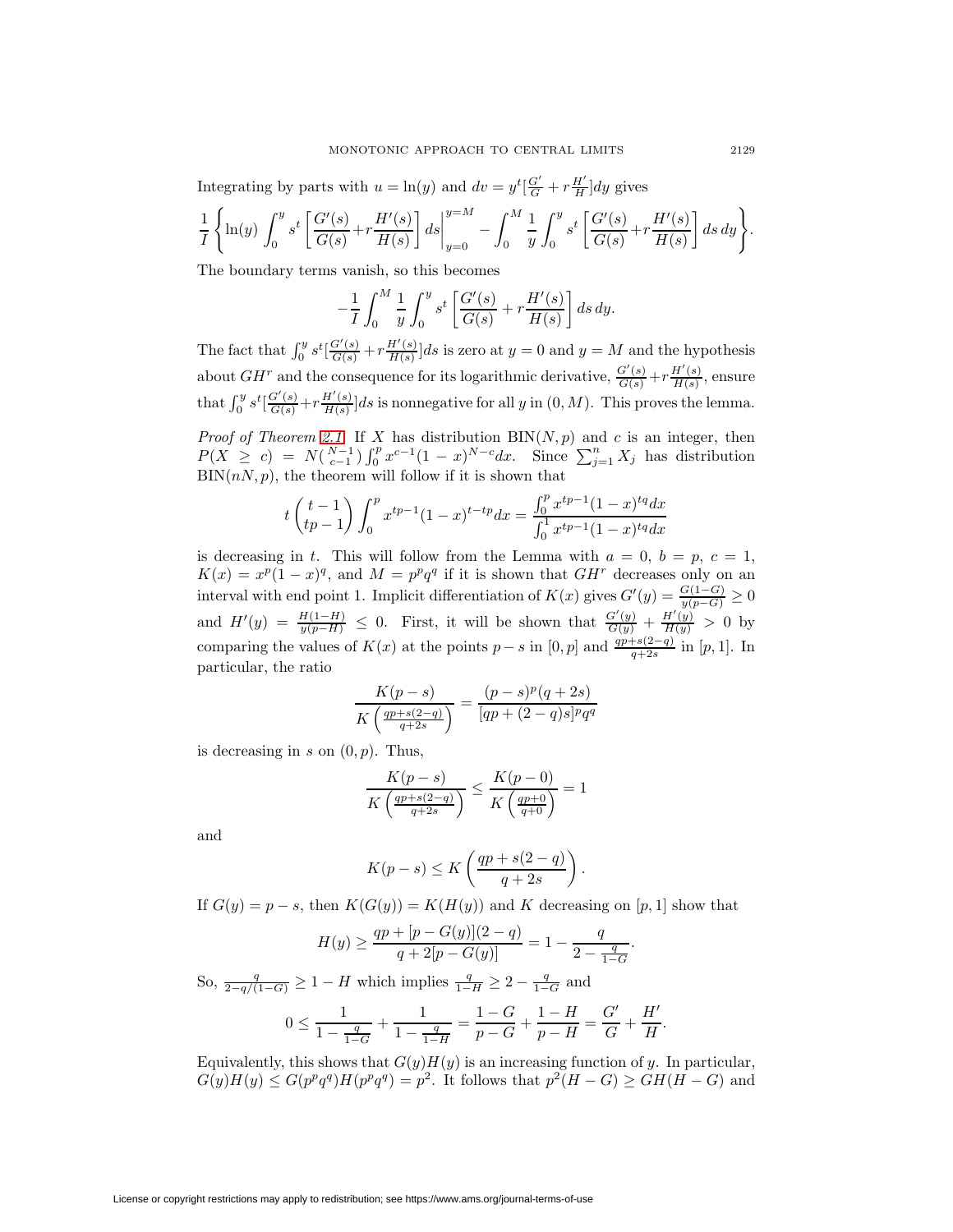$p^2H + G^2H \geq p^2G + GH^2$  and  $H(p^2 - 2pG + G^2) \geq G(p^2 - 2pH + H^2)$  and finally  $\frac{H}{(p-H)^2} \geq \frac{G}{(p-G)^2}$ . For any  $r > 0$  the derivative with respect to y of

$$
y\left[\frac{G'}{G} + r\frac{H'}{H}\right] = \frac{1-G}{p-G} + r\frac{1-H}{p-H}
$$

is

$$
\frac{q}{y}\left[\frac{G}{(p-G)^2}\cdot\frac{1-G}{p-G} + r\frac{H}{(p-H)^2}\cdot\frac{1-H}{p-H}\right].
$$

So, if

$$
y\left[\frac{G'}{G} + r\frac{H'}{H}\right] = \frac{1-G}{p-G} + r\frac{1-H}{p-H} \le 0,
$$

then  $\frac{H}{(p-H)^2} \geq \frac{G}{(p-G)^2}$  implies that

$$
\frac{q}{y} \left[ \frac{G}{(p-G)^2} \cdot \frac{1-G}{p-G} + r \frac{H}{(p-H)^2} \cdot \frac{1-H}{p-H} \right] \le 0.
$$

Thus, if  $y\left[\frac{G'(y)}{G(y)} + r\frac{H'(y)}{H(y)}\right] < 0$ , for some y, then its derivative will also be negative ensuring  $\frac{G'(y)}{G(y)} + r\frac{H'(y)}{H(y)}$  stays negative. This is the result needed to prove Theorem 2.1.

*Proof of Theorem [2.2.](#page-1-0)* Since  $\sum_{j=1}^{n} X_j$  has a GAM(n $\alpha$ ) distribution, the theorem will follow if it is shown that

$$
\frac{1}{\Gamma(t)} \int_t^{\infty} y^{t-1} e^{-y} dy = \frac{\int_t^{\infty} y^{t-1} e^{-y} dy}{\int_0^{\infty} y^{t-1} e^{-y} dy}
$$

is increasing in t. By substituting  $x = \frac{y}{t}$ , this becomes

$$
\frac{\int_1^\infty x^{t-1} e^{-tx} dx}{\int_0^\infty x^{t-1} e^{-tx} dx}.
$$

Let  $K(x) = xe^{-x}$ ,  $G(x)$  be the inverse of  $K(x)$  on the interval [0, 1], and let  $H(x)$ be the inverse of  $K(x)$  on the interval  $[1,\infty)$ . The theorem will follow by applying the Lemma with  $a = 0, b = 1, c = \infty$ , and  $M = \frac{1}{e}$  if the conditions on  $G(y)$  and  $H(y)$  are verified. Differentiating  $K(x)$  implicitly gives  $G'(y) = \frac{G(y)}{y[1-G(y)]} \geq 0$  and  $H'(y) = \frac{H(y)}{y[1-H(y)]} < 0.$  Note that for t in  $(0,1)$  $\frac{K[1+t]}{K[1-t]} = \frac{1+t}{1-t}$  $e^{-2t} = (1 + 2t + 2t^2 + 2t^3 + \cdots)e^{-2t} < e^{2t}e^{-2t} = 1.$ 

So, for t in  $(0, 1)$ ,  $K[1-t] \leq K[1+t]$  which implies  $K[G] \leq K[2-G]$ . Since K is decreasing on  $(1, \infty)$  and  $K[G] = K[H]$ , it follows that  $2 - G \leq H$  and  $2 \leq G + H$ . Since  $\frac{G'}{G} + \frac{H'}{H} = \frac{1}{y} \left[ \frac{2-G-H}{(1-G)(1-H)} \right]$ , it follows that  $\frac{G'}{G} + \frac{H'}{H} > 0$  and  $G(y)H(y)$  is increasing in y. In particular,  $G(y)H(y) \leq G(M)H(M) = 1$ . To apply the Lemma it is sufficient to show that for  $r > 0$ 

$$
\frac{G'}{G} + r\frac{H'}{H} = \frac{1}{y} \left[ \frac{1}{(1-G)} + \frac{r}{(1-H)} \right] = \frac{1}{y(H-1)} \left[ \frac{H-1}{1-G} - r \right]
$$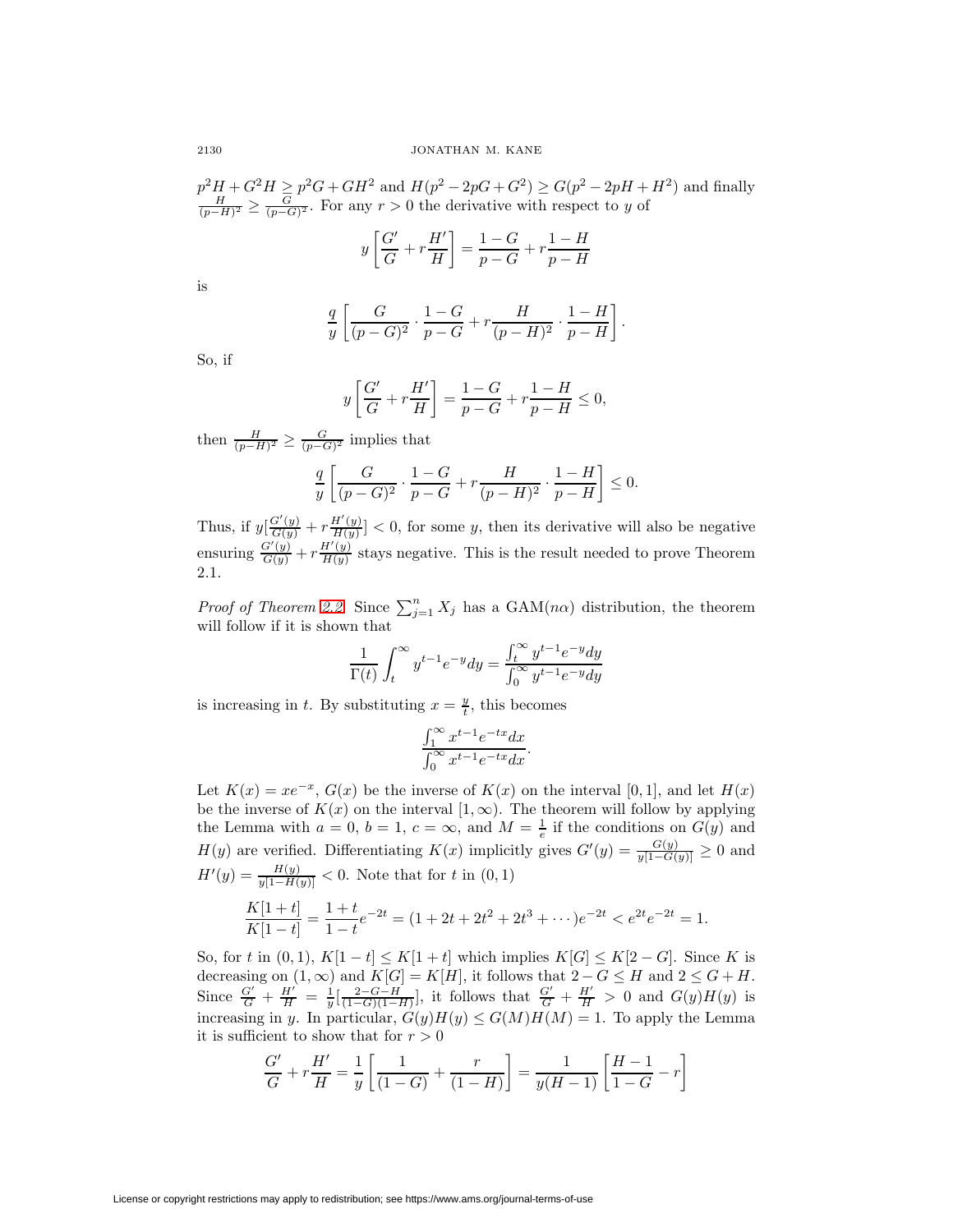remains negative once it becomes negative. This would follow if  $\frac{H-1}{1-G}$  were decreasing. Its derivative is

$$
\frac{(1-G)\frac{H}{y(1-H)} + (H-1)\frac{G}{y(1-G)}}{(1-G)^2} = \frac{(GH-1)(H-G)}{y(H-1)(1-G)^3}
$$

which is always negative since  $H \geq 1 \geq G$  and  $GH \leq 1$ . This proves Theorem [2.2.](#page-1-0)

Theorem [2.3](#page-1-1) now follows from the easily established fact that if X has a  $POI(\lambda)$ distribution and Y has a  $GAM(\lambda)$  distribution, then  $P(X > k) = P(Y < k)$ . It also follows from Theorem [2.1](#page-0-2) by viewing the Poisson distribution as the limit of binomial distributions.

### 3. Numerical evidence of monotonicity

<span id="page-4-0"></span>It is very likely that the results of Section [2](#page-0-1) will generalize to show that [\(1.1\)](#page-0-0) exhibits monotonic approach to its limit for values of  $m$  other than zero. The following numerical evidence is presented in support of this assertion.

When the  $X_i$  are binomial random variables, numerical approximations suggest (see Tables [1](#page-4-1) and [2\)](#page-5-0) that  $(1.1)$  seems to decrease for all values of p in the interval (0, 1) when m is small (between  $-2\sqrt{pq}$  and  $4\sqrt{pq}$ , for example). On the other hand, when  $p = 0.4$  and  $m = 10\sqrt{pq}$ , [\(1.1\)](#page-0-0) increases to a maximum at about  $n = 455$ before decreasing for larger n. When  $p = 0.4$  and  $m = -10\sqrt{pq}$ , [\(1.1\)](#page-0-0) appears to oscillate even for large values of n.

Similar behavior can be seen when the  $X_i$  are independent identically distributed random variables with a gamma distribution (see Table [3\)](#page-5-1). For  $m = 0$ , [\(1.1\)](#page-0-0) strictly increases in  $\alpha$  as predicted by Theorem [2.2.](#page-1-0) For  $m < 0$ , [\(1.1\)](#page-0-0) decreases for small values of  $\alpha$  and increases for larger values. For  $m > 0$ , the behavior is reversed, and  $(1.1)$  increases for small values of  $\alpha$  and decrease for larger values. The values of  $\alpha$  at which the monotonicity changes direction appears to be a smooth function of  $m$  (see Table [4\)](#page-5-2). Generalizing Theorem [2.2](#page-1-0) would be of great interest, but these changes in direction of the monotonicity for small  $\alpha$  make the analysis difficult.

TABLE 1.  $P(X \ge 5n^2 + kn)$  for X with a BIN(5n<sup>2</sup>, 0.2) distribution

<span id="page-4-1"></span>

| $\boldsymbol{k}$<br>$\boldsymbol{n}$ | $-3$    | $-2$    | $-1$    | $\Omega$ |         | $\mathfrak{D}$ | 3       |
|--------------------------------------|---------|---------|---------|----------|---------|----------------|---------|
|                                      | 1.      | 1.      | 1.      | 0.67232  | 0.26272 | 0.05792        | 0.00672 |
| $\overline{2}$                       | 1.      | 1.      | 0.93082 | 0.58855  | 0.19579 | 0.03214        | 0.00259 |
| 3                                    | 1.      | 0.99677 | 0.90979 | 0.55928  | 0.17411 | 0.02499        | 0.00165 |
| $\overline{4}$                       | 0.99997 | 0.99472 | 0.89940 | 0.54452  | 0.16341 | 0.02166        | 0.00125 |
| $\overline{5}$                       | 0.99993 | 0.99339 | 0.89317 | 0.53564  | 0.15703 | 0.01975        | 0.00104 |
| 6                                    | 0.99990 | 0.99245 | 0.88902 | 0.52971  | 0.15279 | 0.01850        | 0.00091 |
| $\overline{7}$                       | 0.99987 | 0.99177 | 0.88606 | 0.52547  | 0.14977 | 0.01763        | 0.00082 |
| 8                                    | 0.99984 | 0.99124 | 0.88384 | 0.52229  | 0.14751 | 0.01698        | 0.00076 |
| 9                                    | 0.99982 | 0.99082 | 0.88210 | 0.51981  | 0.14575 | 0.01648        | 0.00071 |
| 10                                   | 0.99980 | 0.99049 | 0.88072 | 0.51783  | 0.14435 | 0.01609        | 0.00068 |
| 11                                   | 0.99979 | 0.99021 | 0.87958 | 0.51621  | 0.14320 | 0.01577        | 0.00065 |
| 12                                   | 0.99977 | 0.98998 | 0.87864 | 0.51486  | 0.14225 | 0.01550        | 0.00062 |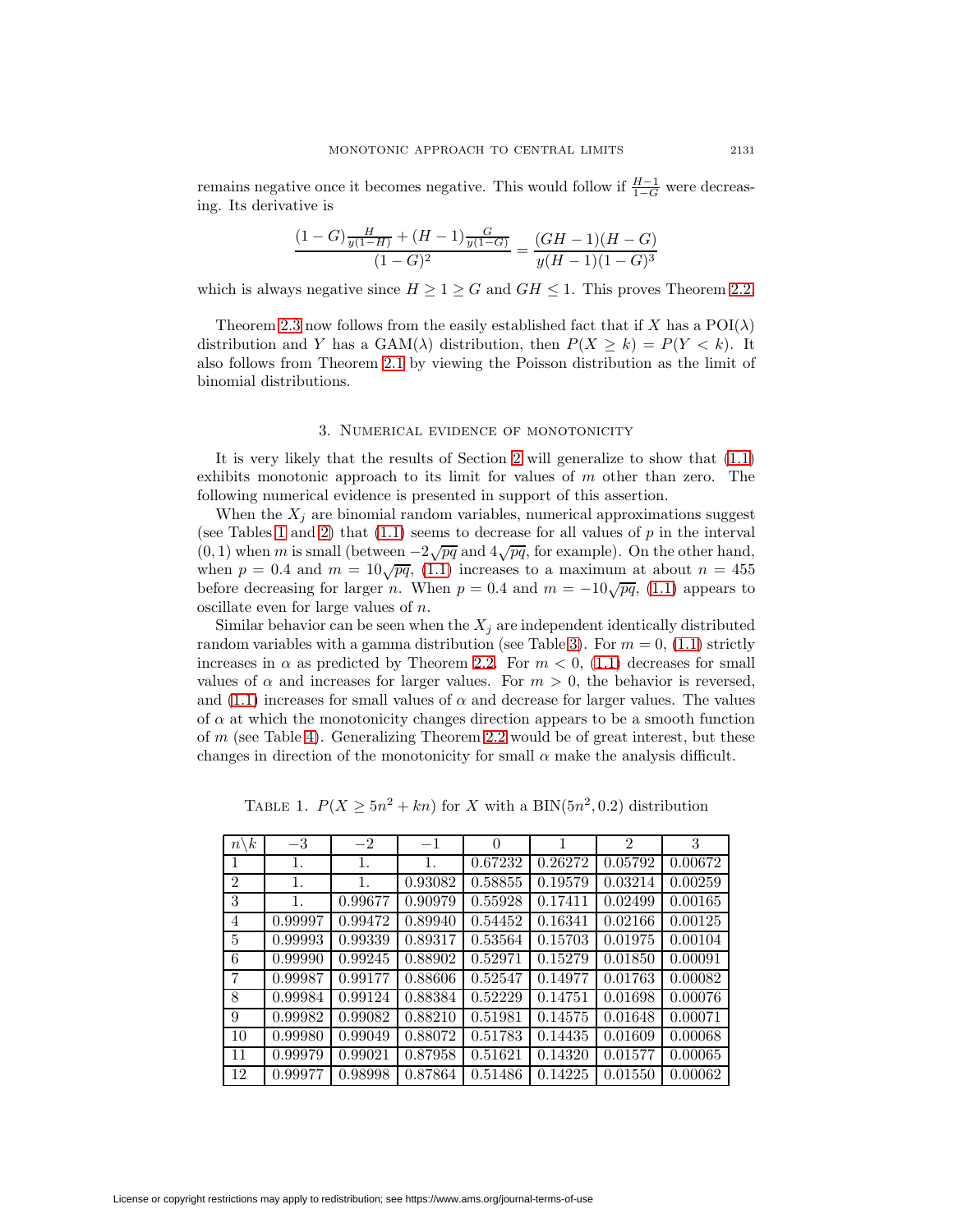<span id="page-5-0"></span>

| $\boldsymbol{k}$<br>$n^{\cdot}$ | $-3$    | $-2$                 | $-1$    | 0                    |                      | $\overline{2}$ | 3       |
|---------------------------------|---------|----------------------|---------|----------------------|----------------------|----------------|---------|
| 1                               | 1.      | 0.98976              | 0.91296 | 0.68256              | 0.33696              | 0.07776        |         |
| $\overline{2}$                  | 0.99838 | 0.97897              | 0.87247 | 0.59559              | 0.25001              | 0.05095        | 0.00361 |
| 3                               | 0.99785 | 0.97497              | 0.85635 | 0.56429              | 0.22490              | 0.04463        | 0.00364 |
| $\overline{4}$                  | 0.99760 | 0.97287              | 0.84772 | 0.54836              | 0.21311              | 0.04174        | 0.00356 |
| $\overline{5}$                  | 0.99745 | $\overline{0.97157}$ | 0.84235 | $\overline{0.53874}$ | $\overline{0.20627}$ | 0.04009        | 0.00349 |
| 6                               | 0.99735 | 0.97069              | 0.83868 | 0.53231              | 0.20181              | 0.03901        | 0.00343 |
| 7                               | 0.99729 | 0.97005              | 0.83603 | 0.52771              | $\overline{0.}19867$ | 0.03826        | 0.00339 |
| 8                               | 0.99724 | 0.96957              | 0.83401 | 0.52425              | 0.19634              | 0.03770        | 0.00335 |
| 9                               | 0.99720 | 0.96919              | 0.83243 | 0.52156              | 0.19455              | 0.03727        | 0.00333 |
| 10                              | 0.99717 | 0.96888              | 0.83116 | 0.51941              | 0.19312              | 0.03692        | 0.00330 |
| 11                              | 0.99714 | 0.96863              | 0.83011 | 0.51764              | 0.19196              | 0.03665        | 0.00329 |
| 12                              | 0.99712 | 0.96842              | 0.82923 | 0.51617              | 0.19099              | 0.03642        | 0.00327 |

TABLE 2.  $P(X \ge 5n^2 + kn)$  for X with a BIN(5n<sup>2</sup>,0.6) distribution

TABLE 3.  $P(X \ge \alpha + m\sqrt{\alpha})$  for X with a GAM( $\alpha$ ) distribution

<span id="page-5-1"></span>

| $\alpha$<br>$\boldsymbol{m}$ | $-1.00$                                                                                     | $-0.75$ | $-0.50$ | $-0.25$ | 0.00                                                                                        | 0.25 | 0.50 | 0.75 | 1.00                                                                        |
|------------------------------|---------------------------------------------------------------------------------------------|---------|---------|---------|---------------------------------------------------------------------------------------------|------|------|------|-----------------------------------------------------------------------------|
| $\overline{c}$               |                                                                                             |         |         |         |                                                                                             |      |      |      | $[0.8827510.7580610.6293410.5100510.4060010.3186910.2473710.1902610.14523]$ |
| $\overline{4}$               |                                                                                             |         |         |         | $[0.85712]0.75757]0.64723]0.53663]0.43347]0.34229]0.26502]0.20169]0.15120$                  |      |      |      |                                                                             |
| $6\phantom{.}6$              |                                                                                             |         |         |         | $[0.8508610.7591810.6553210.5482710.4456810.3529110.2729310.2066110.15343]$                 |      |      |      |                                                                             |
| 8                            |                                                                                             |         |         |         | $[0.84810]$ 0.76050 $[0.66017]$ 0.55515 $[0.45296]$ 0.35929 $[0.27766]$ 0.20949 $[0.15462]$ |      |      |      |                                                                             |
| 10                           |                                                                                             |         |         |         | $[0.84656]0.76154]0.66348]0.55983]0.45793]0.36366]0.28089]0.21142]0.15535$                  |      |      |      |                                                                             |
| 20                           |                                                                                             |         |         |         | $[0.84374]0.76450]0.67170]0.57136]0.47025]0.37457]0.28895]0.21611]0.15691$                  |      |      |      |                                                                             |
| 40                           |                                                                                             |         |         |         | 0.8424810.7668710.6775010.5794410.4789710.3823310.2946610.2193210.15774                     |      |      |      |                                                                             |
| 60                           |                                                                                             |         |         |         | $(0.8420810.7679910.6800710.5830010.4828310.3857910.2972010.2207110.15803$                  |      |      |      |                                                                             |
| 80                           |                                                                                             |         |         |         | $[0.84189]$ 0.76868 $[0.68160]$ 0.58511 $[0.48513]$ 0.38786 $[0.29872]$ 0.22153 $[0.15818]$ |      |      |      |                                                                             |
| 100                          |                                                                                             |         |         |         | $[0.84177]0.76915]0.68264]0.58655]0.48670]0.38927]0.29975]0.22208]0.15827$                  |      |      |      |                                                                             |
| 200                          |                                                                                             |         |         |         | $[0.84155]0.77035]0.68522]0.59013]0.49059]0.39278]0.30232]0.22344]0.15846$                  |      |      |      |                                                                             |
| 400                          |                                                                                             |         |         |         | $[0.84144]0.77121]0.68705[0.59264]0.49335[0.39526]0.30414[0.22439]0.15855$                  |      |      |      |                                                                             |
| 600                          | $[0.84141]$ 0.77160 $[0.68786]$ 0.59376 $[0.49457]$ 0.39637 $[0.30494]$ 0.22480 $[0.15858]$ |         |         |         |                                                                                             |      |      |      |                                                                             |
| 800                          |                                                                                             |         |         |         |                                                                                             |      |      |      | $[0.84139]0.77184]0.68834]0.59442]0.49529]0.39702]0.30542]0.22505]0.15860$  |
| 1000                         |                                                                                             |         |         |         | $[0.84138]0.77200]0.68867]0.59487]0.49579]0.39747]0.30575]0.22522]0.15861$                  |      |      |      |                                                                             |
| 10000                        |                                                                                             |         |         |         |                                                                                             |      |      |      | $0.84134 0.77293 0.69058 0.59749 0.49867 0.40008 0.30765 0.22618 0.15865 $  |

TABLE 4. Values of  $\alpha$  where  $P(X \ge \alpha + m\sqrt{\alpha})$  changes direction, X is  $\text{GAM}(\alpha)$ 

<span id="page-5-2"></span>

| m | $-1.00$                                                                              | $-0.95$ $-0.90$ 0.85                                                                      |  | $-0.80$   $-0.75$   0.70   $-0.65$   $-0.60$ |  |       |
|---|--------------------------------------------------------------------------------------|-------------------------------------------------------------------------------------------|--|----------------------------------------------|--|-------|
|   | $\alpha$   1956.69   93.188   21.700   8.990   4.721   2.828   1.840   1.265   0.902 |                                                                                           |  |                                              |  |       |
|   | $m\mid 1.00$                                                                         | $\vert 1.05 \vert 1.10 \vert 1.15 \vert 1.20 \vert 1.25 \vert 1.30 \vert 1.35 \vert 1.40$ |  |                                              |  |       |
|   | $\alpha$   13.812                                                                    | $107.16$   28.654   13.588   8.133   5.522   4.056   3.144                                |  |                                              |  | 2.531 |